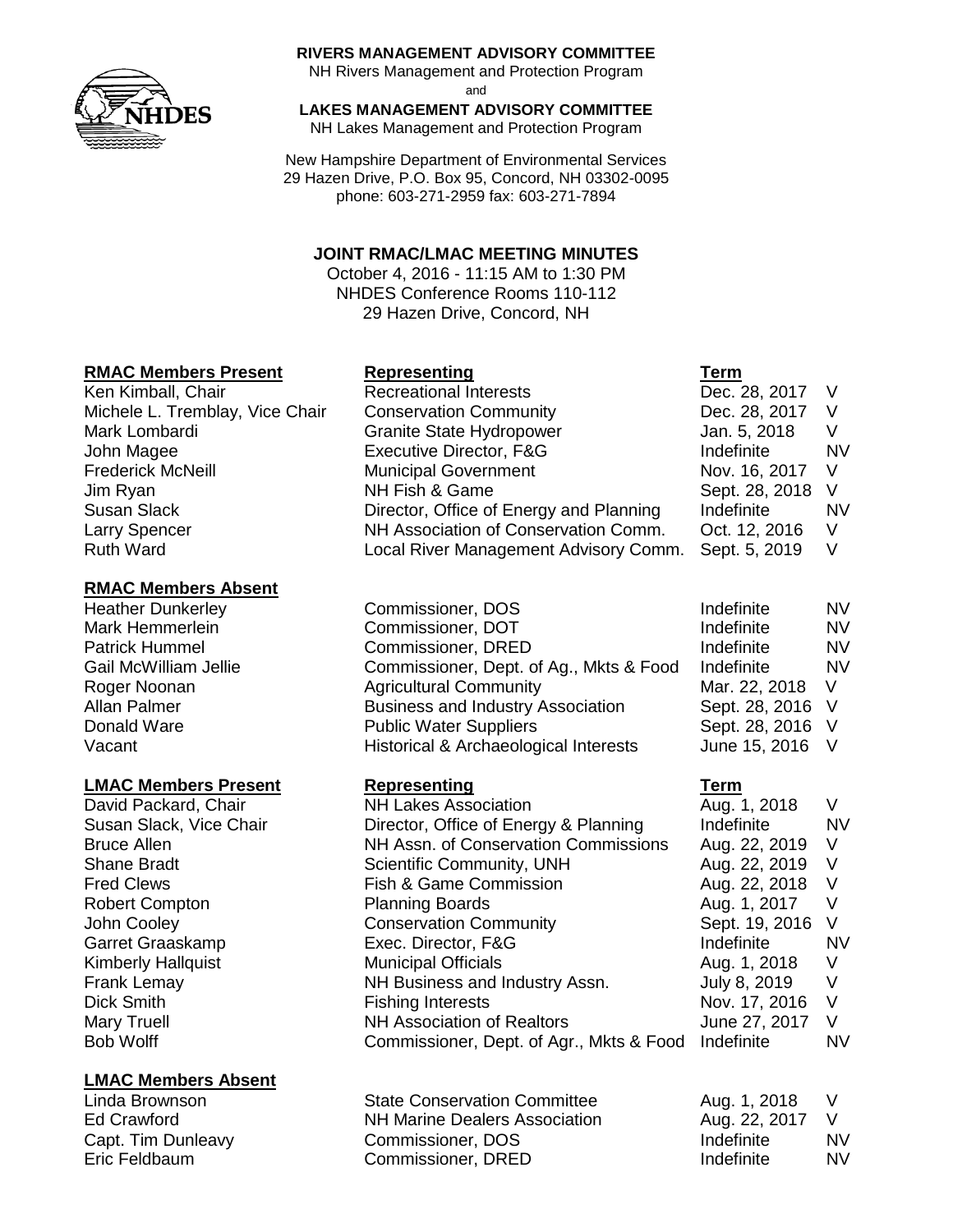| Mark Hemmerlein | Commissioner, DOT | Indefinite   | NV. |
|-----------------|-------------------|--------------|-----|
| Jim Morash      | Tourism Industry  | Aug. 1, 2016 |     |
|                 |                   |              |     |

# **DES Staff Present**

| Melissa Doperalski<br>Carolyn Guerdet | Watershed Management Bureau<br><b>NHDES Administration</b> |
|---------------------------------------|------------------------------------------------------------|
| Wayne Ives                            | Instream Flow Program                                      |
| <b>Tracie Sales</b>                   | <b>Rivers and Lakes Programs</b>                           |
| $\mathbf{a}$                          |                                                            |

**Guests**

Allen Brooks **Attorney General's Office** 

## **Meeting Was Called to Order**

RMAC Chair Ken Kimball opened the meeting at 11:15 AM.

## **I. Introductions/Announcements**

#### 1) Introductions RMAC Chair Kimball asked everyone to introduce themselves.

## 2) Budgets and Staffing Update

Budgets for the Rivers and Lakes programs have been submitted for FY2018-2019. In most areas we will be maintaining our prior year's budget, but we have requested three increases:

- New Hydrologist (E-IV) to help Wayne with the Instream Flow (ISF) program, starting July 2017
- New full-time Rivers and Lakes staff (E-III) to help Tracie starting July 2018
- ISF Program contract services increase from \$50,000 FY17 to \$75,000 FY18 to \$125,000 FY19. This will be used for fish studies, estimating historical flows where there are no gages, and similar types of contract services.

NHDES was unable to hire a new part time Watershed Planner, and are now reclassifying that position to one that is more science and water quality focused. The new position should be posted in 2-3 weeks. Going forward, assuming the budget is approved for the new ISF hydrologist next summer, we will request to add an ISF biologist in the following budget cycle.

## **II. Right-to-Know Law**

Allen Brooks invited members to ask questions, citing the Dept. of Justice's Right-To-Know memo [included with meeting documents] as a good source of information about RSA 91-A. The committees went into non-public session (no members of the public were present) to discuss options on how to meet the requirements of RSA 91-A, particularly when responding to timesensitive items such as proposed Surplus Land Disposal requests. The result of this session concluded that a publically noticed meeting with a quorum physically present is required to conduct committee business. Email cannot be used for discussion or decision-making, and decisions of these committees would likely not qualify for an emergency meeting. In order to address the challenge of the geographically dispersed committee members making decisions within limited timeframes and still meeting the requirements of RSA 91-A, Allen suggested that the committees could define a quorum as a number that is less than half of the members, define alternate members, or form a subcommittee to make a decision on certain types of topics; however, all of these would require a change in the relevant statutes. It is possible that the Chair and Vice Chair may be able to speak on behalf of the committees in some circumstances, but that authority may require definition in rule.

## **III. NHDES Rules Update**

# 1) Shoreland Program Rules

NHDES Legal staff have drafted the change for the Env-Wq 1400 Final Proposal that will reinstate the requirement that applicants send the permit application to LAC members, and not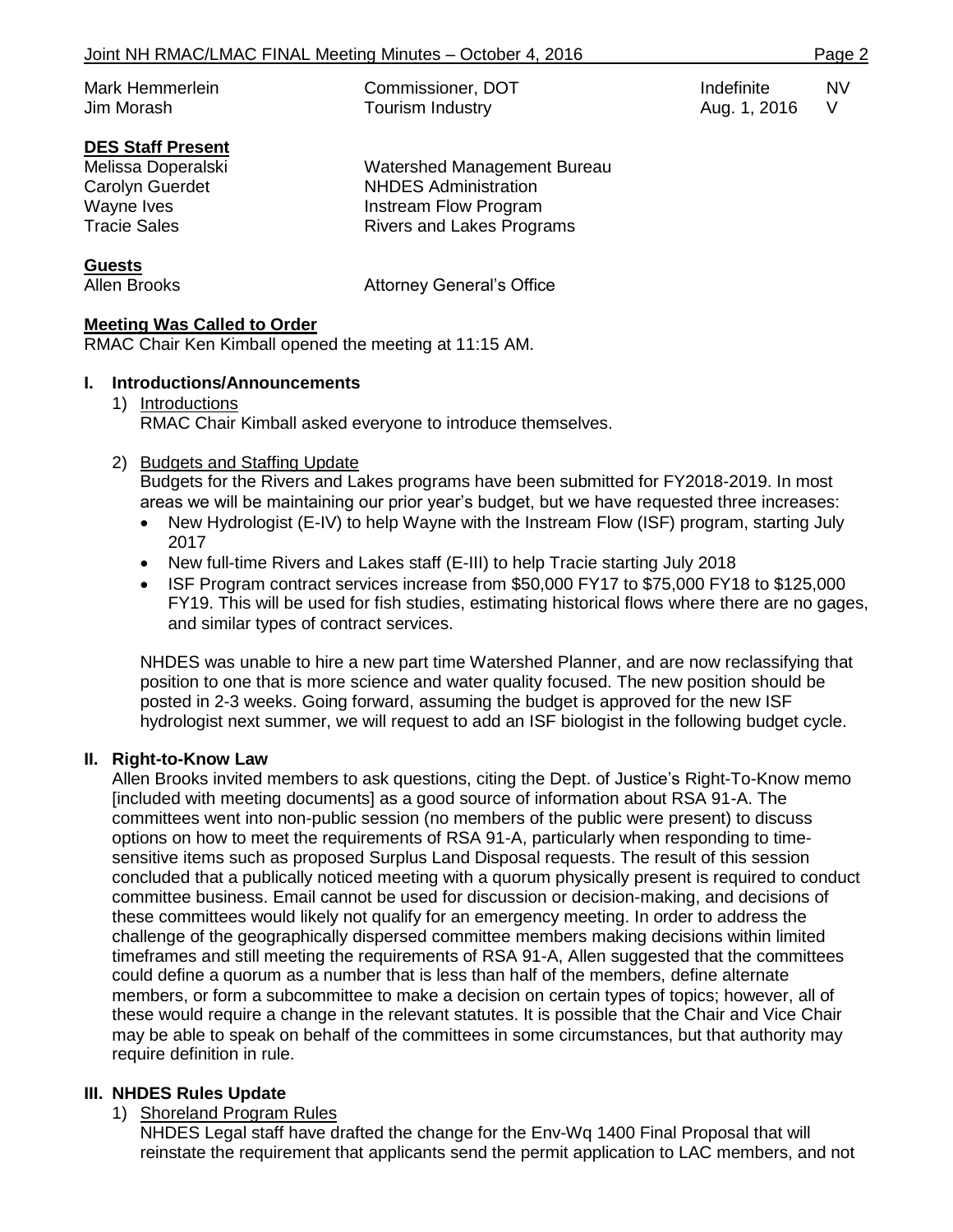just a notification. No other significant changes were proposed via comments. Shoreland Program staff and the legal dept. are still waiting on feedback from the Water Council on the Initial Proposal. However, the Final Proposal needs to be submitted to the Joint Legislative Committee on Administrative Rules (JLCAR) by October 17, 2016.

#### 2) Water Quality Rules

The Env-Wq 1700 Initial Proposal has been published, the public hearing has been held, and staff presented the proposed rules to the Water Council. Staff is reviewing comments, but no major changes are anticipated for the Final Proposal. They are currently waiting on Legal for the final review, and hope to submit the Final Proposal to JLCAR in late October or early November, 2016.

#### *(10 minute break)*

#### **IV. Instream Flow**

1) Pilot Program Status on the Lamprey and Souhegan Rivers

Wayne Ives summarized the status of the Pilot ISF Program. The state is in a rare extreme draught condition, resulting in extended low flow conditions. Water use restrictions, such as lawn irrigation restrictions, have been applied. NHDES has also conducted intermittent relief pulses in the Lamprey River this summer and fall in response, though pulses have been smaller than desired due to the repairs on the Mendum's Pond dam. However, we have learned from this drought that the water management plans will need to be adjusted to account for these extreme conditions. For example, the relief pulse volumes were calculated for more common low flows, and need to be revised to account for these extreme low flow conditions. Wayne also explained the effects of pulses on lake level, the limits put on changes in lake level to protect recreational uses and wildlife such as loons, and the changes made to winter drawdowns to support winter pulse releases. On the Souhegan River, the primary need currently is funding for the dam retrofits that will allow for controlled releases from the flood control dams.

#### 2) Instream Flow Rules

Wayne explained that the ISF rules (Env-Wq 1900) are being revised to incorporate all of the designated rivers, the lessons learned from the Pilot Program, and the recent changes made to RSA 483, but that they will resemble the prior rules for the Pilot Program. NHDES is currently in the initial stages of writing draft rules, and is hosting four public information sessions. Sessions consist of one preliminary overview meeting and three meetings on each of the three sections of the proposed draft rules, with the intention of soliciting public comment and input. Two of these meetings have already been held, one in June and one in August. The third meeting will be on October 19, 2016, and the final one in January 2017. NHDES may hold an additional information meeting once the complete draft rules have been assembled. Once the draft rules have been written, there will be another four to six months for the formal rulemaking process, including a public comment period, before the rules are adopted.

With the rules now covering all of the designated rivers, they will include a process for prioritizing next rivers on which to apply ISF. Also, the ISF water conservation plans will now use the rules developed by the Drinking Water and Groundwater Program for conservation plans. The new rules will specify a five year implementation schedule, with added reporting requirements for those water users requiring the full five years to achieve implementation. Details surrounding waivers from the ISF rules, as well as their enforcement, will also be included.

## 3) Choosing the Next Rivers

The process for choosing the next designated rivers on which to apply the ISF Program will be outlined in the new rules, with the goal of making the process transparent to the public. Once a river is chosen for application of the ISF Program, NHDES will reach out to locals and host a public hearing to receive comment on the choice of that specific river.